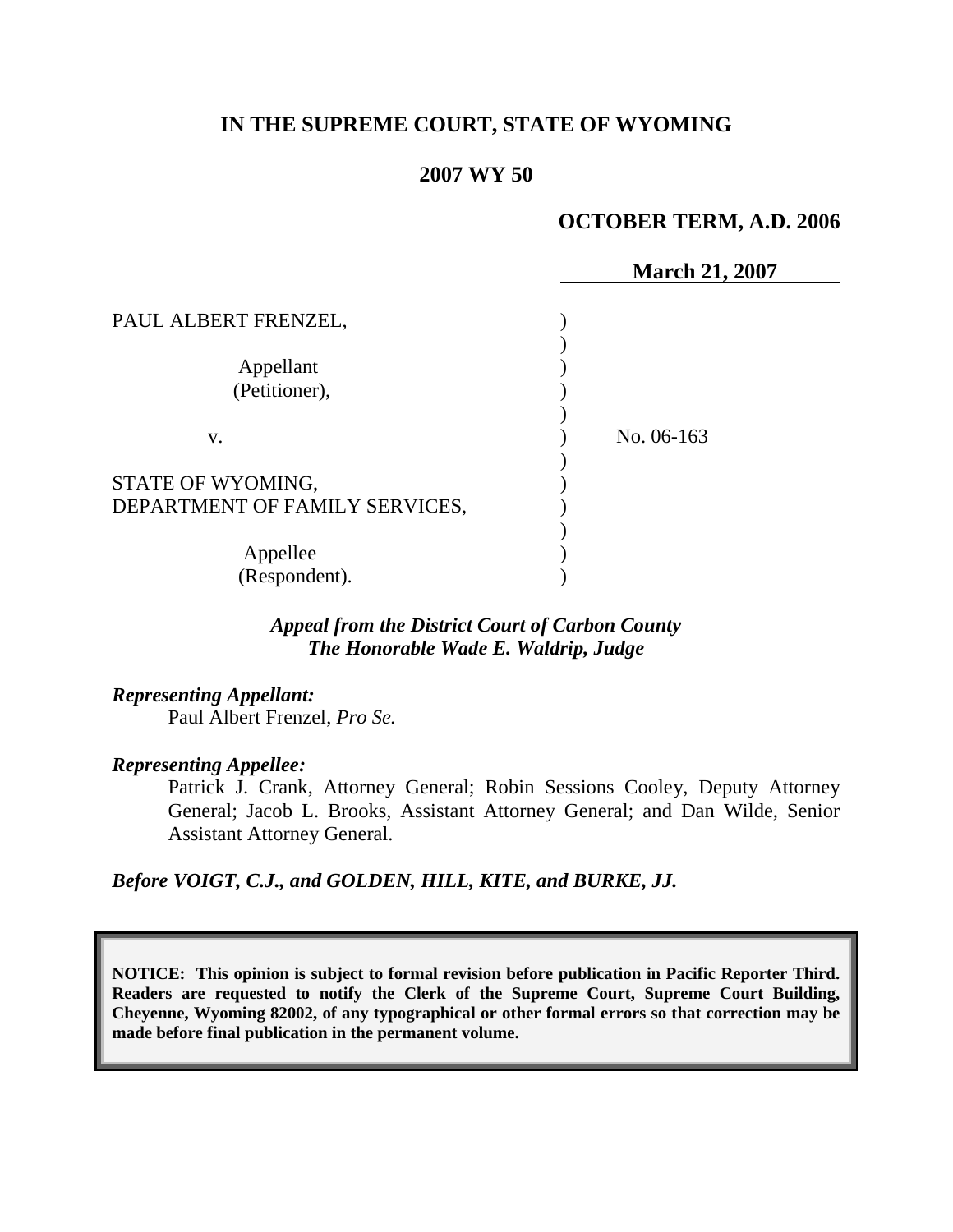# **VOIGT, Chief Justice.**

 $\overline{a}$ 

[¶1] The appellant, an inmate at the Wyoming State Penitentiary, appeals from an order of the district court denying his petition to modify a child support order and to grant him a reduction in the amount of his child support obligation arrearage. We dismiss the appeal because it was untimely filed.

[¶2] A Judgment and Order of Paternity and Support was entered in the district court on January 20, 1994, whereby the appellant was adjudged to be the "natural" father of two children, and was ordered to pay \$50.00 per month to the children's mother as child support. On October 17, 2005, the appellant filed a petition to modify child support, a motion to modify child support arrearages, and an affidavit of indigency in which the appellant stated that he was financially unable to pay filing fees. The appellant's unsworn brief alleges that the district court granted his motion for leave to proceed *in forma pauperis* in the district court, but no such order appears in the record on appeal.<sup>1</sup>

[¶3] The appellant's petition and motion were set for hearing on April 12, 2006. Prior to that date, the appellant filed a request to be able to participate in the hearing telephonically. The court file does not contain a responsive order, but there is a note attached to the request to the effect that the hearing would be by telephone. An order denying the petition and motion was entered on April 27, 2006, in which it was noted that the appellant failed to appear for the hearing.

[¶4] On May 23, 2006, the appellant attempted to file a notice of appeal from the April 27, 2006 order. He did not, however, pay the appellate docketing fee, proffering instead on June 1, 2006 a document entitled "Forma Pauperis," in which he sought waiver of the filing fee. The Clerk of the District Court declined to file the notice of appeal on the ground that the appellant was not entitled to *in forma pauperis* status in the appeal of a child support modification order. The appellant then paid the docketing fee and filed the notice of appeal on July 10, 2006.

[¶5] Three rules of appellate procedure bear directly upon this issue: (1) W.R.A.P. 1.03 declares that the timely filing of a notice of appeal is jurisdictional; (2) W.R.A.P. 2.01(a) requires that a notice of appeal be filed with the clerk of the trial court within thirty days of entry of the appealable order; and (3) W.R.A.P. 2.09(a) requires an appellant to pay the appellate docketing fee, or to deliver an order permitting him to

 $1$  The record on appeal is not clear, due to the absence of any such order, and due to the absence of any evidence as to whether or not the appellant paid the requisite fee to file his petition and motion. Because they have not directly been raised or briefed, we will not herein answer either the question of whether a person may obtain *in forma pauperis* status for the purpose of filing in the district court a petition to modify a child support obligation without payment of district court filing fees, or whether a person may obtain *in forma pauperis* status for the purpose of filing in this Court an appeal from the denial of a petition to modify a child support obligation without paying the appellate docketing fee.